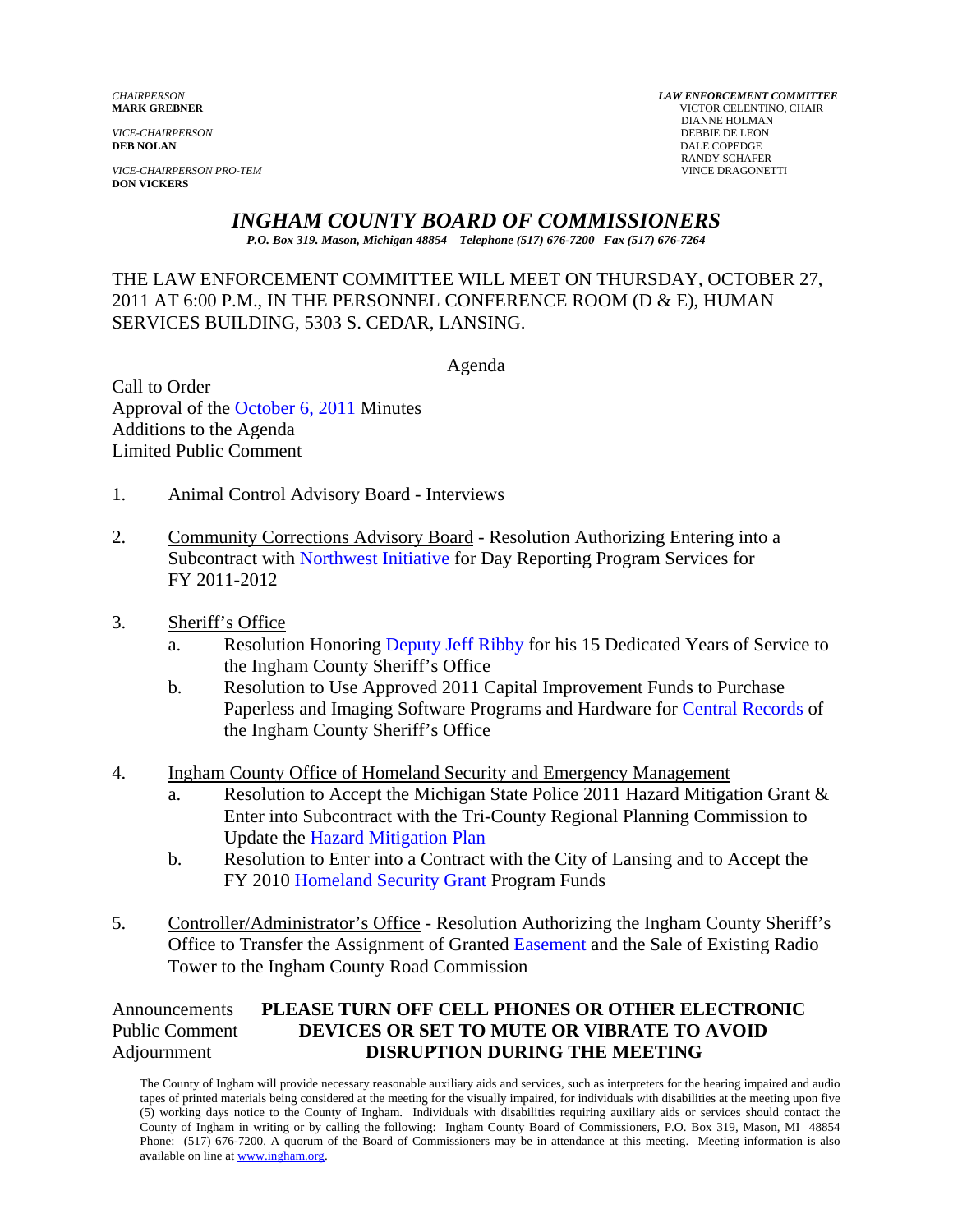#### LAW ENFORCEMENT COMMITTEE October 6, 2011 **Minutes**

<span id="page-1-0"></span>

| <b>Members Present:</b> | Victor Celentino, Dianne Holman, Debbie De Leon, Vince Dragonetti,<br>and Board Chairperson Grebner |
|-------------------------|-----------------------------------------------------------------------------------------------------|
| <b>Members Absent:</b>  | Dale Copedge and Randy Schafer                                                                      |
| <b>Others Present:</b>  | John Neilsen, Stuart Dunnings, Brett DeGroff, Malekka Maki, and<br>Adam Rumschlag                   |

The meeting was called to order by Chairperson Celentino at 6:00 p.m. in the Personnel Conference Room "D & E" of the Human Services Building, 5303 S. Cedar Street, Lansing.

Approval of the September 15, 2011 Minutes The September 15, 2011 Minutes were approved as amended.

Page 3, Item 2d, Under the heading "Update: Finance Committee Budget Hearing", 1st Sentence delete the word "added" and replace with "approved", and as follows:

Mr. Neilsen informed the Committee that the Finance Committee added **approved** the following to the "Z" list (not ranked).

Additions to the Agenda None.

Limited Public Comment None.

## MOVED BY COMM. DRAGONETTI, SUPPORTED BY COMM. DE LEON, TO APPROVE A CONSENT AGENDA FOR THE FOLLOWING ITEMS:

- 2. Prosecuting Attorney's Office Resolution Authorizing a Lease for the Use of Office Space at the Grady Porter Building for the Children's Assessment Center
- 3. Sheriff's Office Resolution to Extend Two Current Service Agreements at the Ingham County Sheriff's Office with Canteen Services
- 4. Controller/Administrator's Office
	- a. Third Quarter 2011 Budget Adjustments and Contingency Fund Update Resolution Authorizing Adjustments to the 2011 Ingham County Budget

MOTION CARRIED UNANIMOUSLY. Absent: Comm. Copedge and Comm. Schafer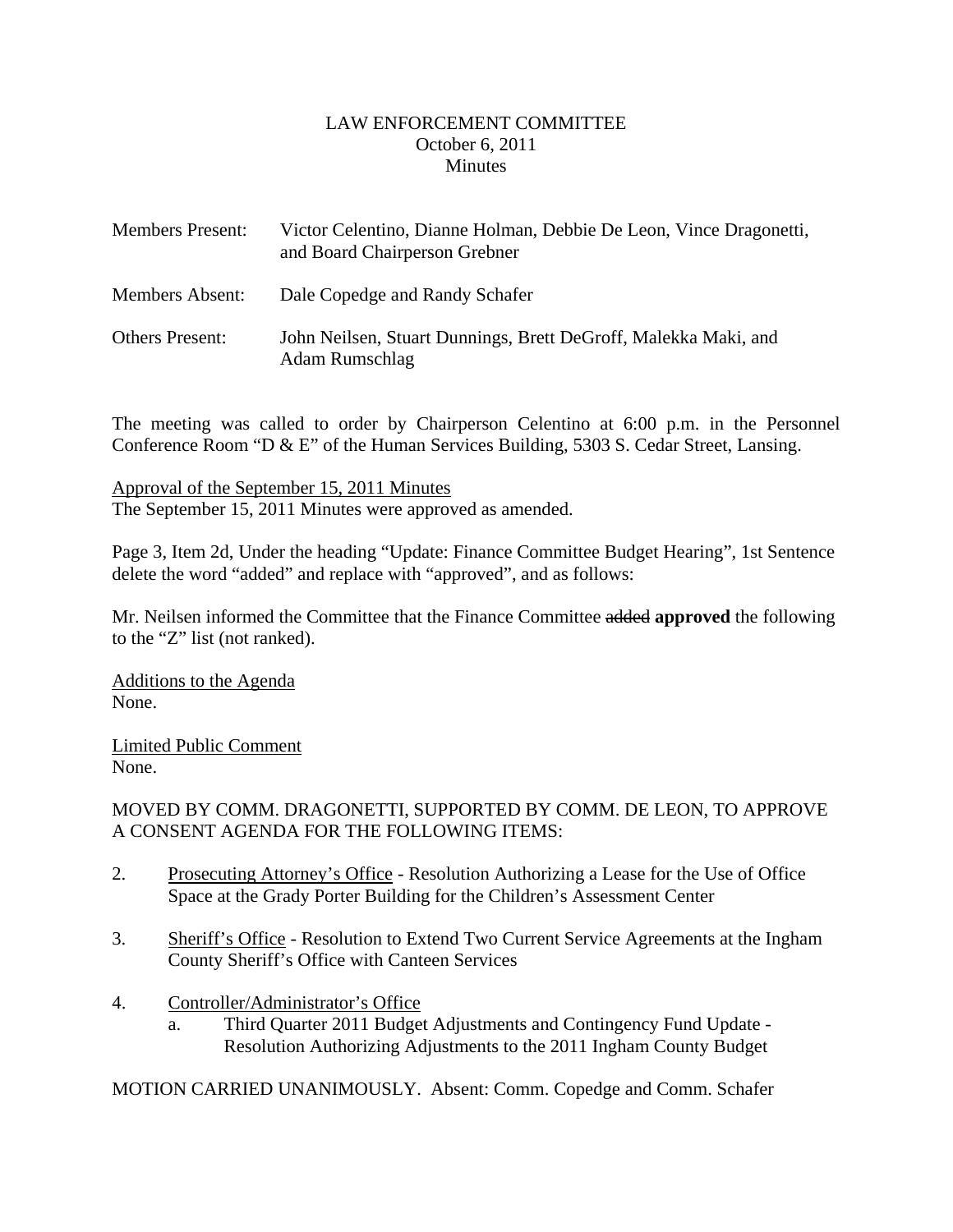## MOVED BY COMM. DRAGONETTI, SUPPORTED BY COMM. DE LEON, TO APPROVE THE ITEMS ON THE CONSENT AGENDA.

#### MOTION CARRIED UNANIMOUSLY. Absent: Comm. Copedge and Comm. Schafer

1. Community Corrections Advisory Board - Interviews

The Committee interviewed Brett DeGroff, Malekka Maki, and Adam Rumschlag for the Community Corrections Advisory Board. There are 2 Vacancies: General Public Representative and Media Representative.

- 4. Controller/Administrator's Office
	- b. Resolution to Establish the Position of Ingham County 911 Central Dispatch Director within the Controller's Office

MOVED BY COMM. DE LEON, SUPPORTED BY COMM. DRAGONETTI, TO APPROVE THE RESOLUTION TO ESTABLISH THE POSITION OF INGHAM COUNTY 911 CENTRAL DISPATCH DIRECTOR WITHIN THE CONTROLLER'S OFFICE.

Comm. De Leon stated that she felt this item should not be put on the consent agenda and there should more discussion about the Resolution because of the magnitude of the decision.

Board Chairperson Grebner explained this is where the foundation of future decisions will be made and this will set in place how things will be administered in the future. It is not only establishing one position it is about approximately 70 positions. He explained that the 911 Center employees will answer to the County Controller who will be working as an administrator. Mr. Neilson noted the number of employees the Controller is responsible for will double.

Comm. De Leon stated that it should be considered that the Director report to the Board of Commissioners. Comm. Grebner expressed his concern of the word "report" and what could be decided is who hires the Director. However, he believes that the Controller should work as the administrator and hire the Director because an administrator does a better job when someone needs to be dismissed. There was a discussion of general unit of government, elected officials and boards. Comm. Holman agreed the Controller is more objective and stable as an administrator. Comm. Grebner noted that at some point there could be a request for a reclassification.

MOTION CARRIED UNANIMOUSLY. Absent: Comm. Copedge and Comm. Schafer

Mr. Neilsen provided a concluding comment about the consolidation. He stated that there was a clear message from the Board of Commissioners that they did not want to have the Director set up under an authority and wanted it as a County Department, and not reporting to the Sheriff's Office because the employees are civilians.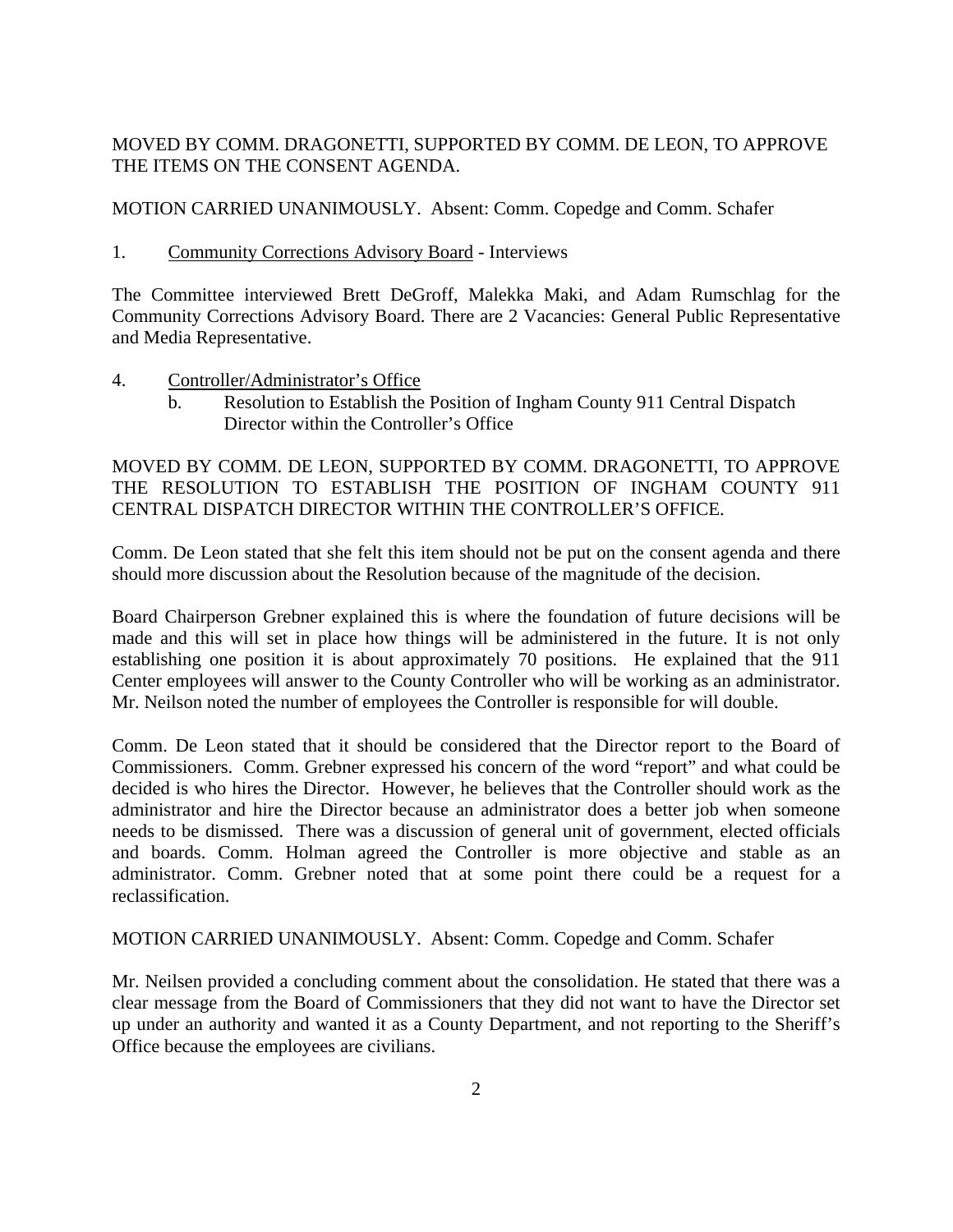Board Chairperson Grebner suggested reviewing the Board Rules in regard to the relationship of the 911 Advisory Committee, specifically, who the employees report to. Mr. Neilson stated that the 911 Center will become a County Department and there would be a change in the 911 Advisory Committee focus. Mr. Neilsen stated there will be an amendment resolution to have such discussions.

c. Update: Ingham County Consolidated 911 Dispatch Project (*No Materials*)

Mr. Neilsen stated that the building foundation is poured and in the next couple of weeks the walls will be up. It is expected that the building will be enclosed by November 2011. Also, they are doing the additional site work for the parking lots which will be used as the staging area for the construction.

Mr. Neilsen informed the Committee that the project is on schedule at this point.

Board Chairperson Grebner asked if there has been a need to use contingency funds. Mr. Neilsen answered no.

Community Corrections Advisory Board:

Chairperson Celentino stated that the three applicants only qualify for the one position; the general public position. There was a discussion of the requirements for the media representative.

## MOVED BY COMM. DELEON, SUPPORTED BY COMM. DRAGONETTI, TO NOMINATE MALEKKA MAKI TO THE COMMUNITY CORRECTIONS ADVISORY BOARD.

MOTION CARRIED UNANIMOUSLY. Absent: Comm. Copedge and Comm. Schafer

The Committee hoped Mr. DeGroff and Mr. Rumschlag would apply for positions with other Advisory Boards.

## Announcements

Chairperson Celentino informed the Committee that the next meeting will be held on October 27, 2011. The October 13, 2011 meeting is cancelled.

Mr. Neilsen stated that Rep. Richard LeBlanc from the City of Westland has introduced legislation to reduce the number of 911 centers to ten. There was discussion of this legislation.

Public Comment None.

The meeting adjourned at approximately 6:43 p.m.

Respectfully submitted,

Julie Buckmaster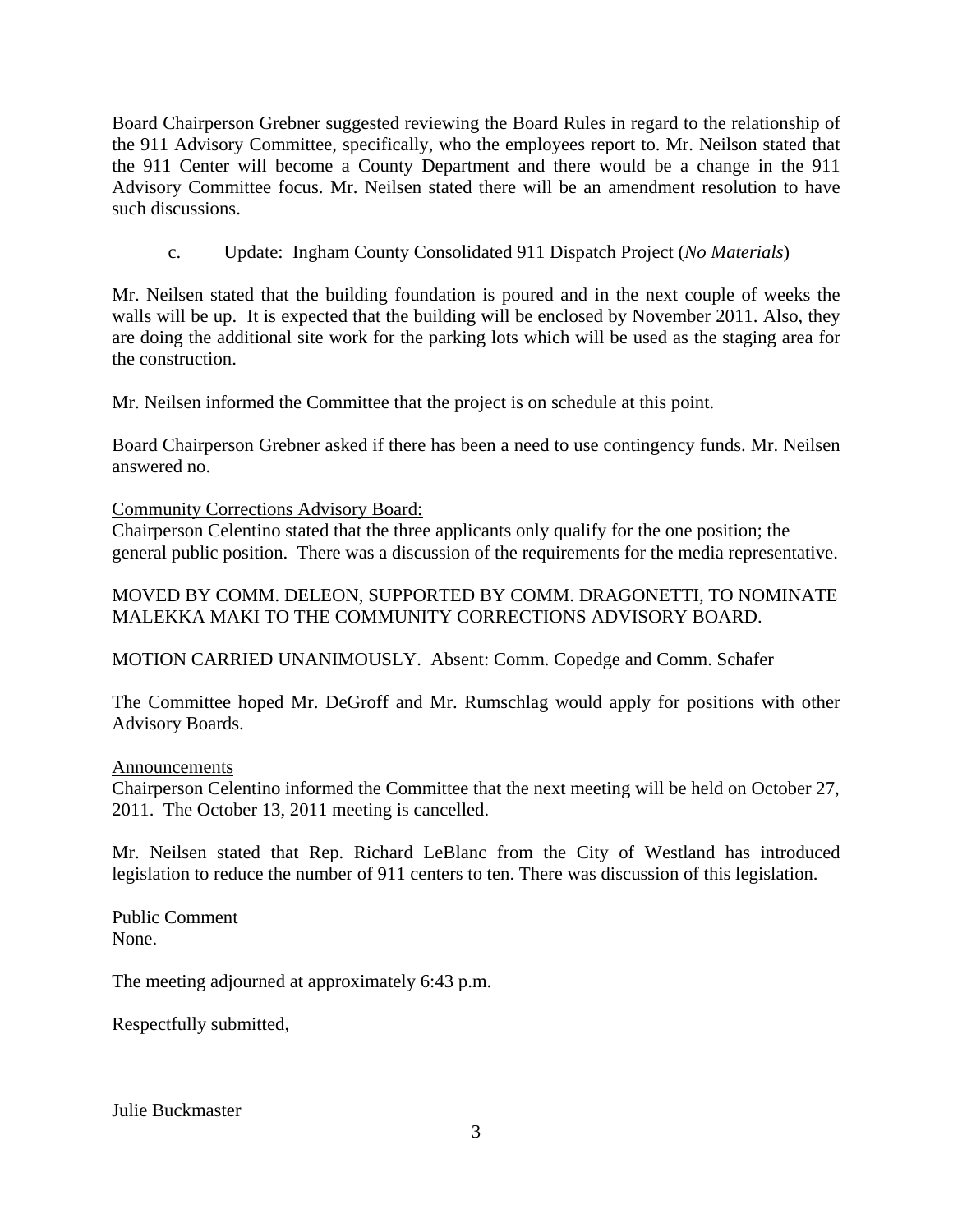## **OCTOBER 27, 2011 LAW ENFORCEMENT AGENDA STAFF REVIEW SUMMARY**

#### **This portion of the agenda is for Committee Interviews:**

*1. Animal Control Advisory Board Interviews* 

#### **RESOLUTION ACTION ITEMS:**

#### **The Deputy Controller is recommending approval of the following resolution:**

*2. Community Corrections Advisory Board - Resolution Authorizing Entering into a Subcontract with Northwest Initiative for Day Reporting Program Services for FY 2011-2012* 

This resolution authorizes a subcontract with Northwest Initiative to provide day reporting services for the period of November 1, 2011 through September 30, 2012, for an amount not to exceed \$43,350. The subcontract will be contingent upon the availability of State of Michigan OCC grant funding. There is an option to renew for two additional one-year periods upon the written mutual consent of both parties. (See attached memo from Mary Sabaj)

- *3. Sheriff's Office* 
	- *a. Resolution Honoring Deputy Jeff Ribby for his 15 Dedicated Years of Service to the Ingham County Sheriff's Office*

This is an honorary resolution for a retiring Ingham County Sheriff's Office employee.

*b. Resolution to Purchase Paperless and Imaging Software Programs and Hardware for Central Records of the Ingham County Sheriff's Office* 

This resolution authorizes Phase I of a phased approach to bring Imaging to the Sheriff's Office. This portion of the project will allow the Sheriff's Office Central Records Division to convert ALL their paperwork to electronic. They will be importing documents using 3 scanners, Hyland Virtual Print function, and Outlook Integration. They will be able to index these documents and 12 workstations will be able to view any and all of these documents dependant on security. MIS will create the document names, keyword, and integration with their jail management software per Sheriff's Office guidelines. The 2011 CIP budget contains \$16,000 for a software program to have Internal Affairs Division to become paperless. MIS has now worked with the Sheriff's Office to instead have Central Records Division become a paperless division as a higher priority. (See attached memo from Major Joel Maatman.)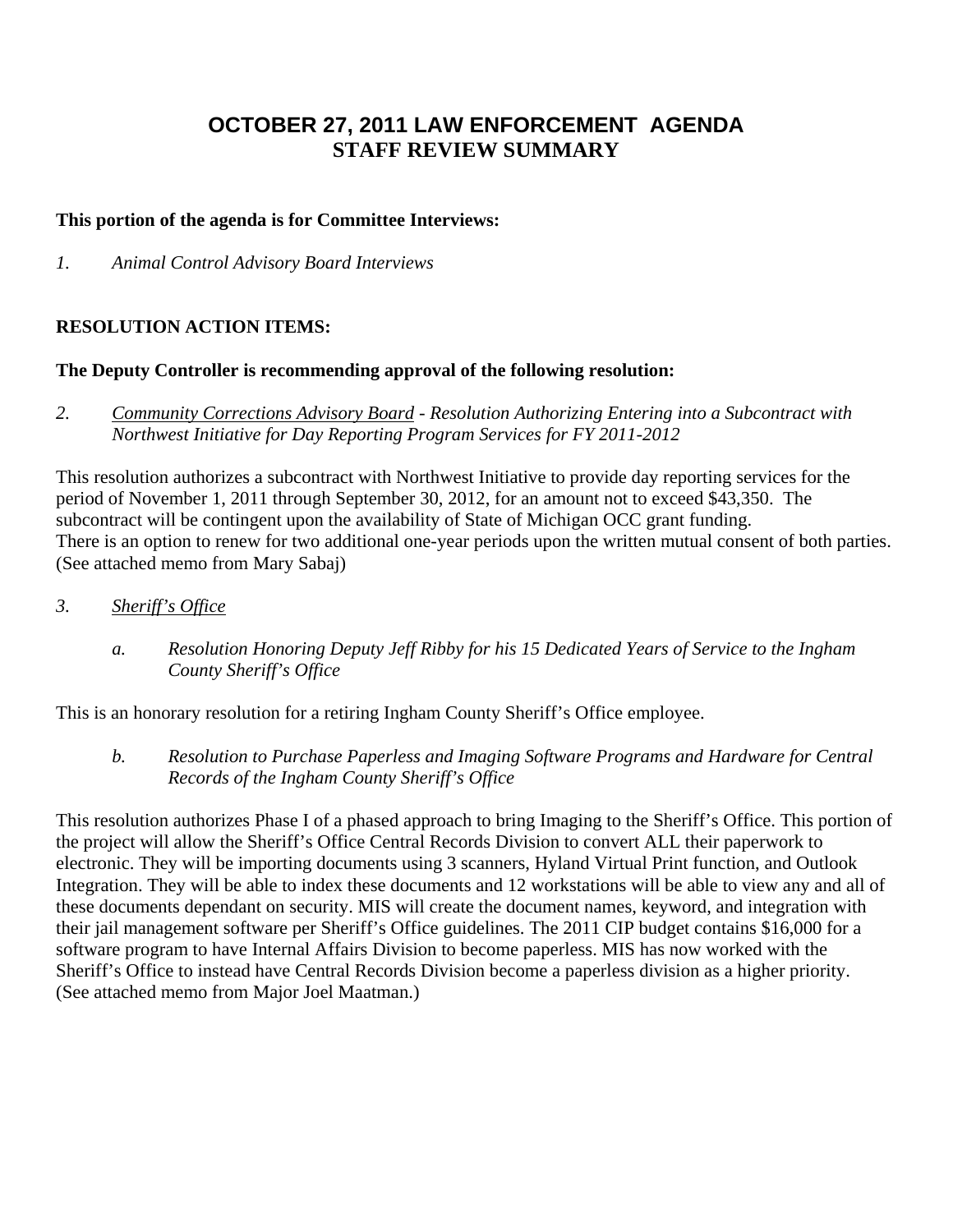## *4. Ingham County Office of Homeland Security and Emergency Management*

*a. Resolution to Accept the Michigan State Police 2011 Hazard Mitigation Grant & Enter into Contract with the Tri-County Regional Planning Commission to Update the Hazard Mitigation Plan* 

This resolution authorizes entering into contract with the Michigan Department of State Police (MSP), Emergency Management Division, for the Hazard Mitigation Grant with a total project cost of \$112,494.95, including a grant in the amount of \$81,662.95, and in-kind match of \$30,832 for the time period of September 7, 2011 through July 31, 2014. It further designates the Tri-County Regional Planning Commission as the planning agency responsible for the preparation of the plan and the documentation of in-kind match requirement of \$30,832, with a subcontract in the amount of \$81,662.95, authorized for this purpose. The County participated in the preparation of the original regional plan in 2003 and is now being requested to update it in order to be eligible to receive future mitigation grant funds from FEMA. (See attached memo from Sergeant Robert Ott, Ingham County Office of Homeland Security & Emergency Management.)

## *b. Resolution to Enter into a Contract with the City of Lansing and to Accept the FY 2010 Homeland Security Grant Program Funds*

This resolution authorizes entering into contract with the City of Lansing, to be the fiduciary agent for the FY 2010 Department of Homeland Security, Homeland Security Grant Program, and the acceptance of grant funds, pending State approval, for the various Ingham County grant funded projects to be expended by March 31, 2013. The projects that are listed have been reviewed and approved by the Ingham County Local Planning Team (LPT) and they are now recommending the Board of Commissioners approve this resolution and these grant funded projects. (See attached memo from Sergeant Robert Ott, Ingham County Office of Homeland Security & Emergency Management.)

*5. Controller/Administrator's Office - Resolution Authorizing the Ingham County Sheriff's Office to Transfer the Assignment of Granted Easement and the Sale of Existing Radio Tower to the Ingham County Road Commission* 

This resolution authorizes the assignment of the Michigan Department of Natural Resources granted easement L6234 including all current maintenance and restoration requirements from the Ingham County Sheriff's Office to the Ingham County Road Commission for the nominal sum of one dollar (\$1.00). The sale of this radio tower will be as is with no warranties expressed or implied.

The Ingham County 911 Advisory Committee and Controller's Office are recommending this transfer to the Road Commission as there is no foreseen public safety use for the tower in the future. (See attached memo.)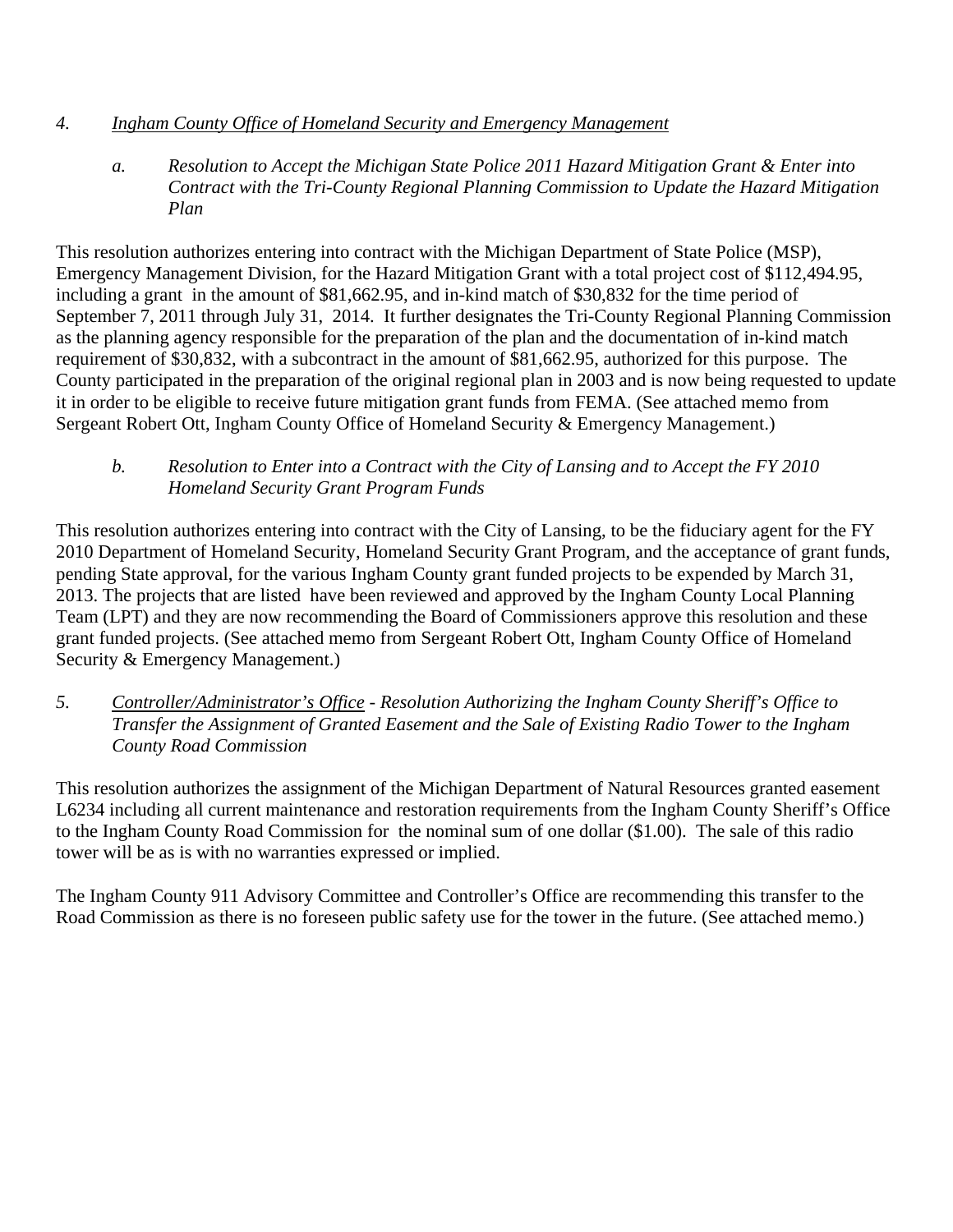#### **Agenda Item 2**

<span id="page-6-0"></span>

| TO:   | Law Enforcement and Finance Committees                                                                                              |
|-------|-------------------------------------------------------------------------------------------------------------------------------------|
| FROM: | Mary Sabaj<br><b>Community Corrections Manager</b>                                                                                  |
| DATE: | September 26, 2011                                                                                                                  |
| RE:   | Resolution Authorizing Entering into a Subcontract with Northwest Initiative for Day<br>Reporting Program Services for FY 2011-2012 |

Community Corrections, in conjunction with the County Purchasing Department, distributed a Request for Proposals for Day Reporting services with a deadline of June 6, 2011. Two proposals were received. A CCAB Selection Committee reviewed the proposals and recommended to the CCAB at its regular meeting on September 20, 2011 that a subcontract for services be pursued with Northwest Initiative.

The CCAB unanimously approved this recommendation and is requesting that the County approve the proposed Resolution to enter a subcontract with Northwest Initiative for the period of November 1, 2011 through September 30, 2012 for an amount not to exceed \$43,350 with an option to renew for two additional one-year periods upon the written mutual consent of both parties. The subcontract will be contingent upon entering an Agreement with the State of Michigan and throughout the subcontract period and renewal periods on the availability of grant funds from the State of Michigan for these purposes.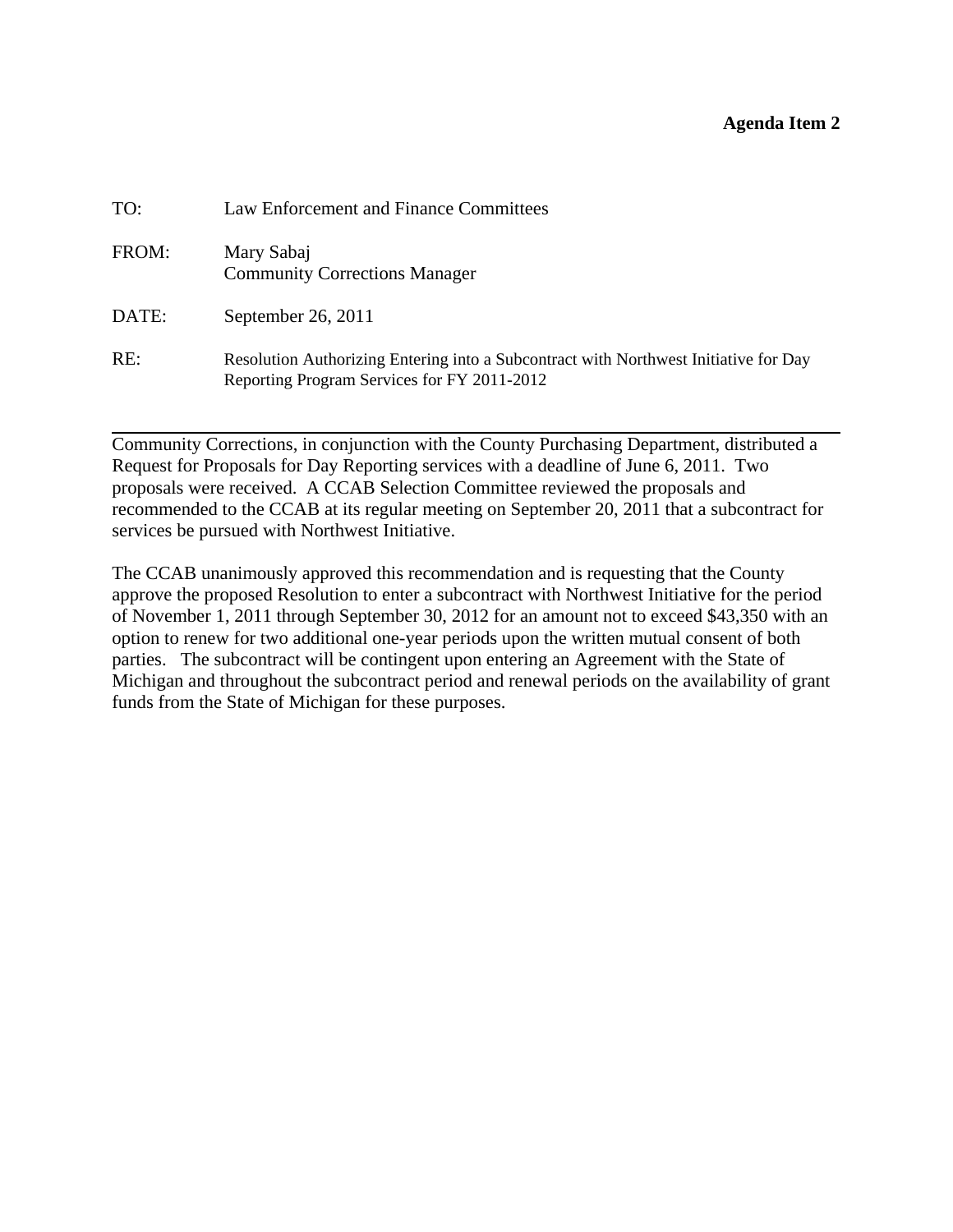## INGHAM COUNTY BOARD OF COMMISSIONERS

#### **RESOLUTION AUTHORIZING ENTERING INTO A SUBCONTRACT WITH NORTHWEST INITIATIVE FOR DAY REPORTING PROGRAM SERVICES FOR FY 2011-2012**

WHEREAS, the State Community Corrections Advisory Board, the Ingham County Board of Commissioners, and the City of Lansing approved the Ingham County/City of Lansing Community Corrections Comprehensive Plan; and

WHEREAS, the State Community Corrections Advisory Board, the Ingham County Board of Commissioners, and the City of Lansing approved the Application for State of Michigan Community Corrections Act Funds for FY 2011-2012; and

WHEREAS, the FY 2011-2012 Application included a request for CCAB Plans and Services funds for a Day Reporting program to be provided by a vendor yet to be determined; and

WHEREAS, pursuant to the FY2011-2012 State grant award, the County may enter into subcontracts for the purpose of implementing Plans and Services programs and services identified in the Community Corrections Plan and Application; and

WHEREAS, the FY 2011-2012 State grant award includes CCAB Plans and Services funding for Day Reporting Services in the amount of \$43,350; and

WHEREAS, pursuant to County policy, the CCAB in conjunction with the Ingham County Purchasing Department developed and completed a Request for Proposals (RFP) process that resulted in the selection of Northwest Initiative as the Day Reporting Program vendor for the time period of November 1, 2011 through September 30, 2012; and

WHEREAS, Northwest Initiative is willing and able to provide the services that the County requires.

THEREFORE BE IT RESOLVED, that the Ingham County Board of Commissioners authorizes entering into a subcontract with Northwest Initiative to provide Day Reporting Services in an amount not to exceed \$43,350 for the time period of November 1, 2011 through September 30, 2012 with an option to renew for two additional one-year periods upon the written mutual consent of both parties.

BE IT FURTHER RESOLVED, that the subcontract is contingent upon entering an Agreement with the State of Michigan and throughout the subcontract period and renewal periods on the availability of grant funds from the State of Michigan for these purposes.

BE IT FURTHER RESOLVED, that the Board Chairperson and County Clerk are authorized to sign any necessary contracts\subcontracts consistent with this resolution subject to approval as to form by the County Attorney.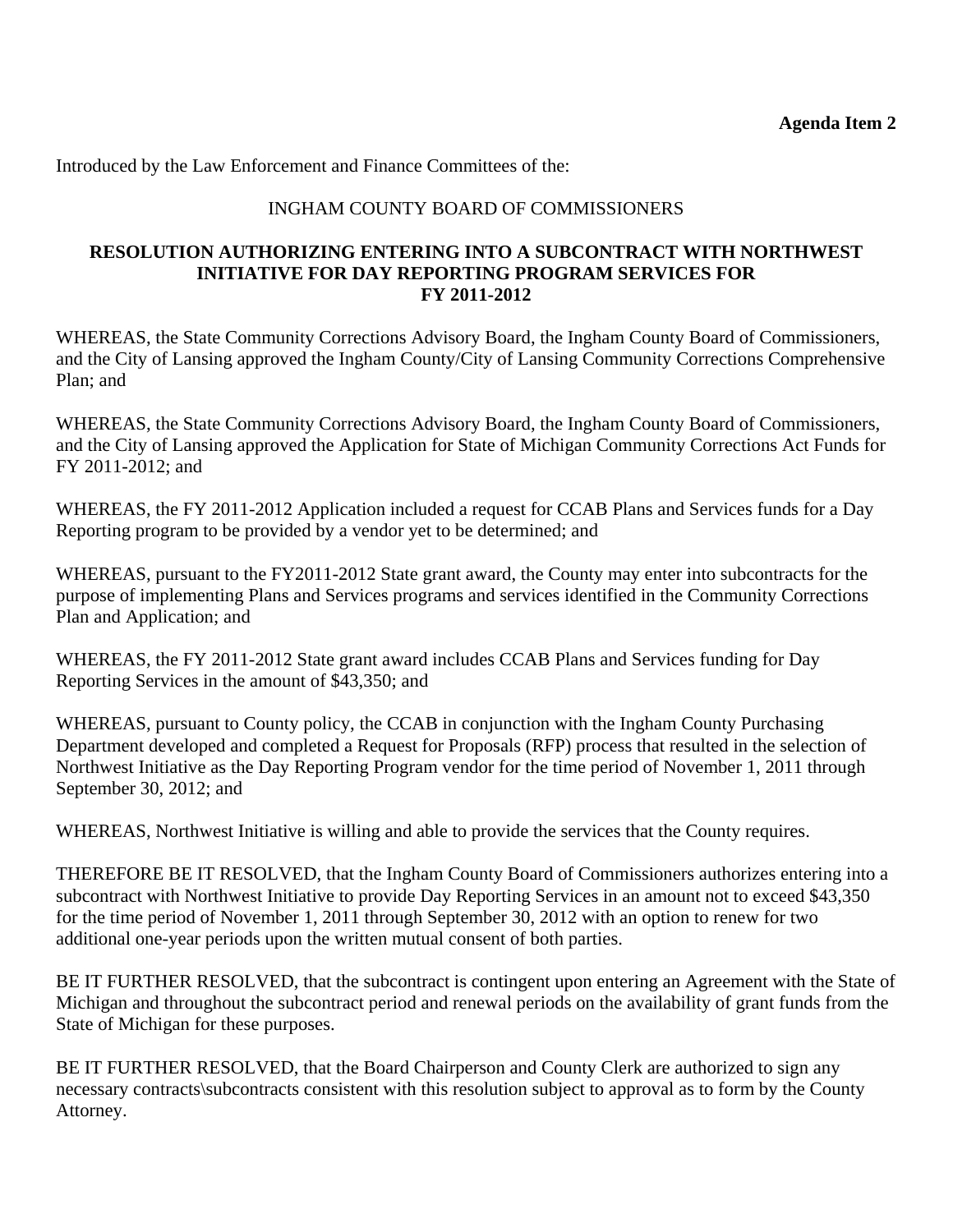**Agenda Item 3a** 

# **M E M O R A N D U M**

- <span id="page-8-0"></span>**TO:** Law Enforcement Committee
- **FROM:** Major Joel Maatman
- **DATE:** September 24, 2011
- **RE:** Deputy Jeff Ribby Retirement Reso

This resolution honors Deputy Jeff Ribby who is retiring from the Ingham County Sheriff's Office on September 30, 2011.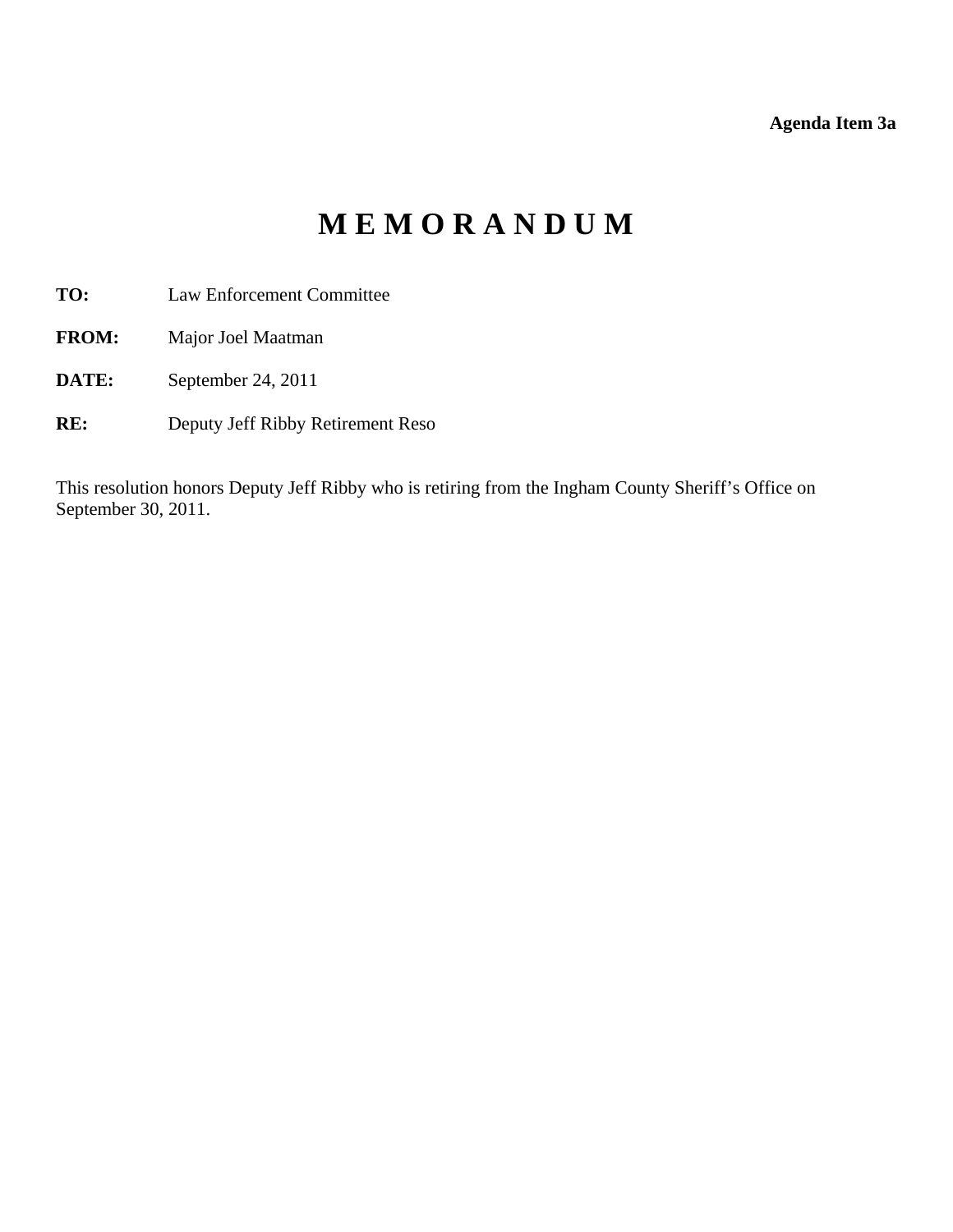Introduced by the Law Enforcement Committee:

## INGHAM COUNTY BOARD OF COMMISSIONERS

## **RESOLUTION HONORING DEPUTY JEFF RIBBY FOR HIS 15 DEDICATED YEARS OF SERVICE TO THE INGHAM COUNTY SHERIFF'S OFFICE**

WHEREAS, in 1996, Jeff Ribby graduated from the Lansing Community College, Criminal Justice Corrections Academy receiving his Corrections Certificate; and

WHEREAS, on September 22, 1996, Jeff was hired by the Ingham County Sheriff's Office and assigned to the Corrections Division; and

WHEREAS, during his 15 year career in corrections, Jeff has worked many assignments including, Housing, Education, and as a Corrections Training Officer; and

WHEREAS, throughout his career, Jeff was seen as a role model and mentor to many fellow deputies during his career at the Sheriff's Office; and

WHEREAS, Jeff was known and recognized for his hard work, diligence and unrelenting searches for contraband and weapons inside the jail to help make a more secure facility for staff and inmates; and

WHEREAS, Jeff was a proud member of the Ingham County Sheriff's Office Honor Guard, participating in many Honor Guard Events; and

WHEREAS, Jeff was a member of the Sheriff's Office Awards Board, reviewing many award recommendations each year and providing valuable input in issuing awards; and

WHEREAS, throughout his 15 dedicated years as a Corrections Deputy, Jeff was awarded three certificates of Appreciation and three Unit Citations for outstanding job performance; and

WHEREAS, Deputy Ribby had countless letters of appreciation and jobs well done in his personnel file; and

WHEREAS, Deputy Ribby was the consummate professional throughout his career, coming to work everyday, providing for a safe and secure environment in the Sheriff's Office Corrections Division; and

WHEREAS, Jeff also went out of his way to help his fellow citizens by doing whatever he could for them. One such instance was in 2001, when coming off his shift, he found two senior citizens in the lobby of the Sheriff's Office stranded from a broken down vehicle. After working a twelve hour shift, without wavering, he offered and did drive them home from Mason to Muskegon; and

WHEREAS, Jeff has decided after 15 great years with the Ingham County Sheriff's office, he is retiring to spend more time with his family.

THEREFORE BE IT RESOLVED, that the Ingham County Board of Commissioners honors Deputy Jeff Ribby for his 15 years of dedicated service to the citizens of Ingham County and wish him well in his retirement on September 30, 2011.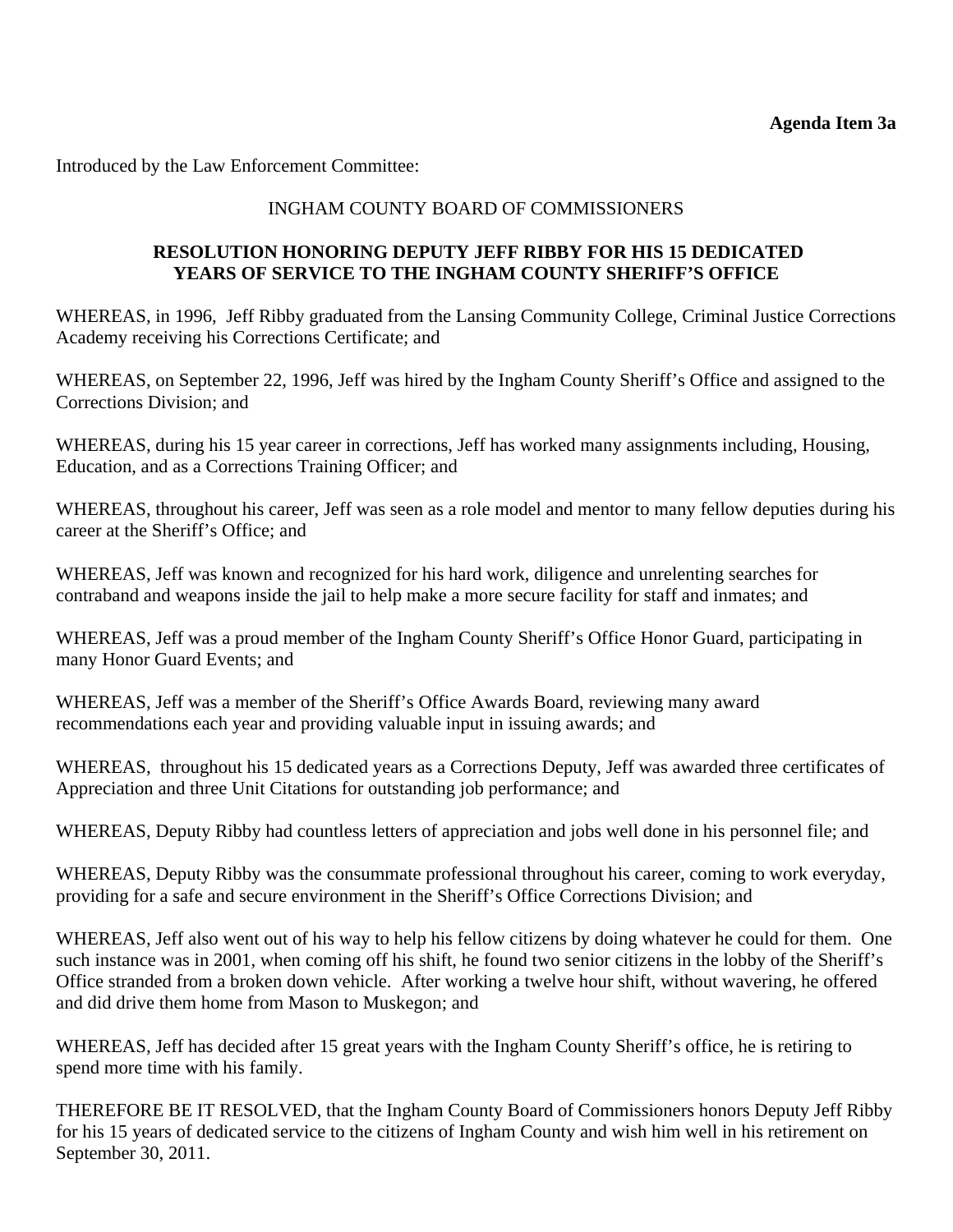## **Agenda Item 3b**

## **M E M O R A N D U M**

<span id="page-10-0"></span>

| TO:          | Law Enforcement Committee<br><b>Finance Committee</b> |
|--------------|-------------------------------------------------------|
| <b>FROM:</b> | Major Joel Maatman                                    |
| DATE:        | October 19, 2011                                      |

**RE:** Central Records Division Paperless Imaging project

This resolution requests permission to purchase, using approved 2011 Capital Improvement funds, Imaging Hardware and Software programs to have Central Records migrate to a paperless office. The budget for this project would be for hardware up to \$6,015 from CDW, with Imagesoft for software licenses up to \$8,532, and up to \$1,453 for Contingency for this project not to exceed the budgeted amount of \$16,000.00.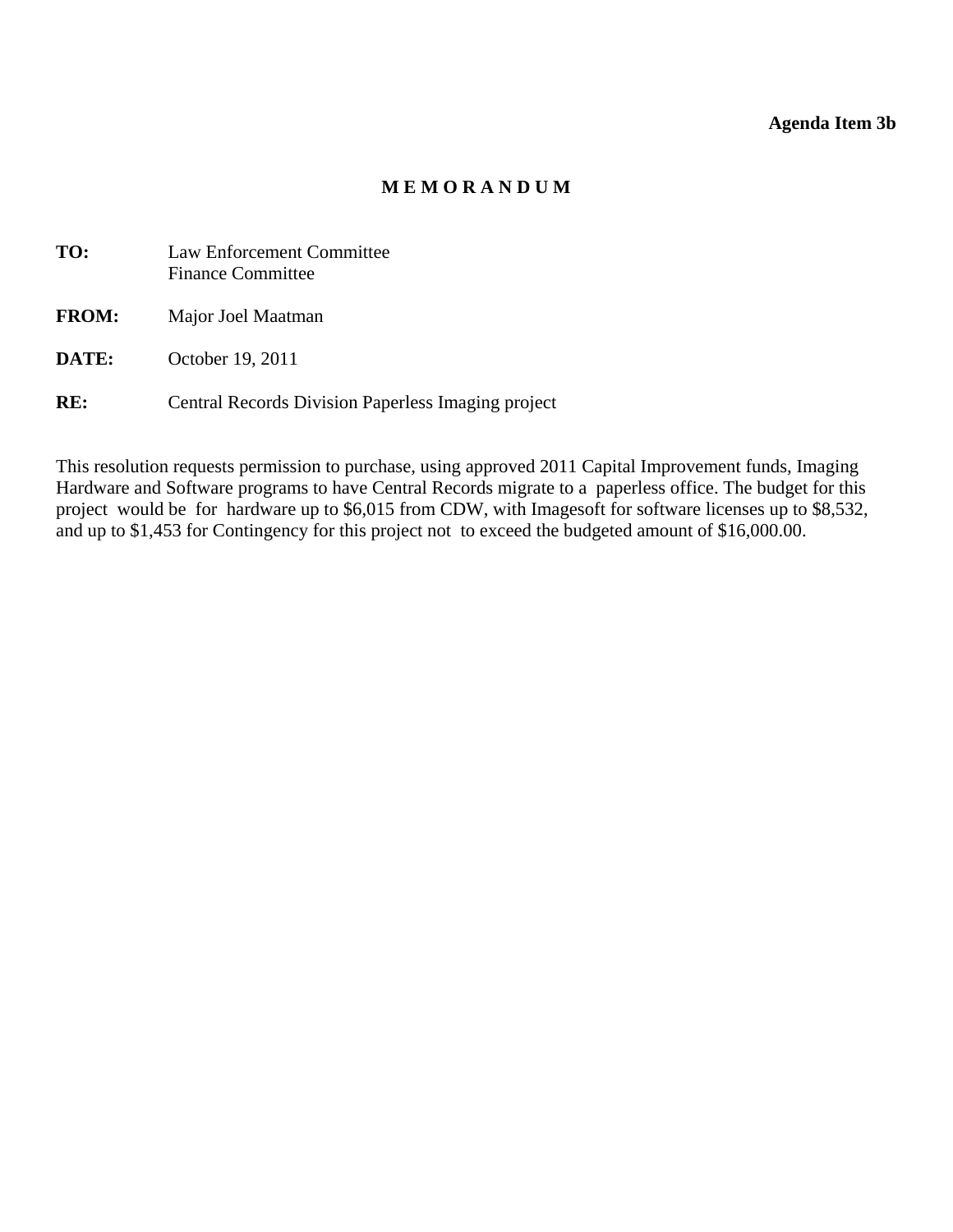## INGHAM COUNTY BOARD OF COMMISSIONERS

#### **RESOLUTION TO USE APPROVED 2011 CAPITAL IMPROVEMENT FUNDS TO PURCHASE PAPERLESS AND IMAGING SOFTWARE PROGRAMS AND HARDWARE FOR CENTRAL RECORDS OF THE INGHAM COUNTY SHERIFF'S OFFICE**

WHEREAS, the Ingham County Board of Commissioners approved a \$16,000.00, 2011 Capital Improvement project to purchase a paperless, internal affairs program for the Sheriff Office budget; and

WHEREAS, the Ingham County Sheriff's Office would like to amend the above 2011 Capital Improvement project to purchase software and hardware for Central Records to being a paperless-imaging project; and

WHEREAS, the Ingham County Sheriff's Office wishes to purchase through Ingham MIS hardware and software for twelve work stations for a paperless imaging project not to exceed \$16,000; and

WHEREAS, the Sheriff's Office has worked hand in hand with the Ingham MIS office in developing a paperless Central Records; and

WHEREAS, employees of Central Records and Staff Services of the Sheriff's Office along with MIS personnel, visited Ottawa County Sheriff's Office, Central Records to observe their successful paperless project, which cut both office costs and personnel cost down; and

WHEREAS, the purchase of hardware and software from MIS, these are the same items MIS used in the Courts and Ingham County Prosecutors Office paperless projects.

THEREFORE BE IT RESOLVED, that the Ingham County Board of Commissioners hereby authorizes the Ingham County Sheriff's Office to proceed with the Central Records Paperless-Imaging project, not to exceed \$16,000.00.

BE IT FURTHER RESOLVED, that contracts or purchase documents are authorized with CDW for hardware up to \$6,015 and with Imagesoft for software licenses up to \$8,532 with up to \$1,453 for Contingency for this project.

BE IT FURTHER RESOLVED, that the Controller/Administrator is authorized to amend the Ingham County Sheriff's Office 2011 budget in accordance with this resolution.

BE IT FURTHER RESOLVED, that the Chairperson of the Ingham County Board of Commissioner, the County Clerk, and the Sheriff are authorized to sign any necessary contract/purchase documents consistent with this resolution and approved as to form by the County Attorney.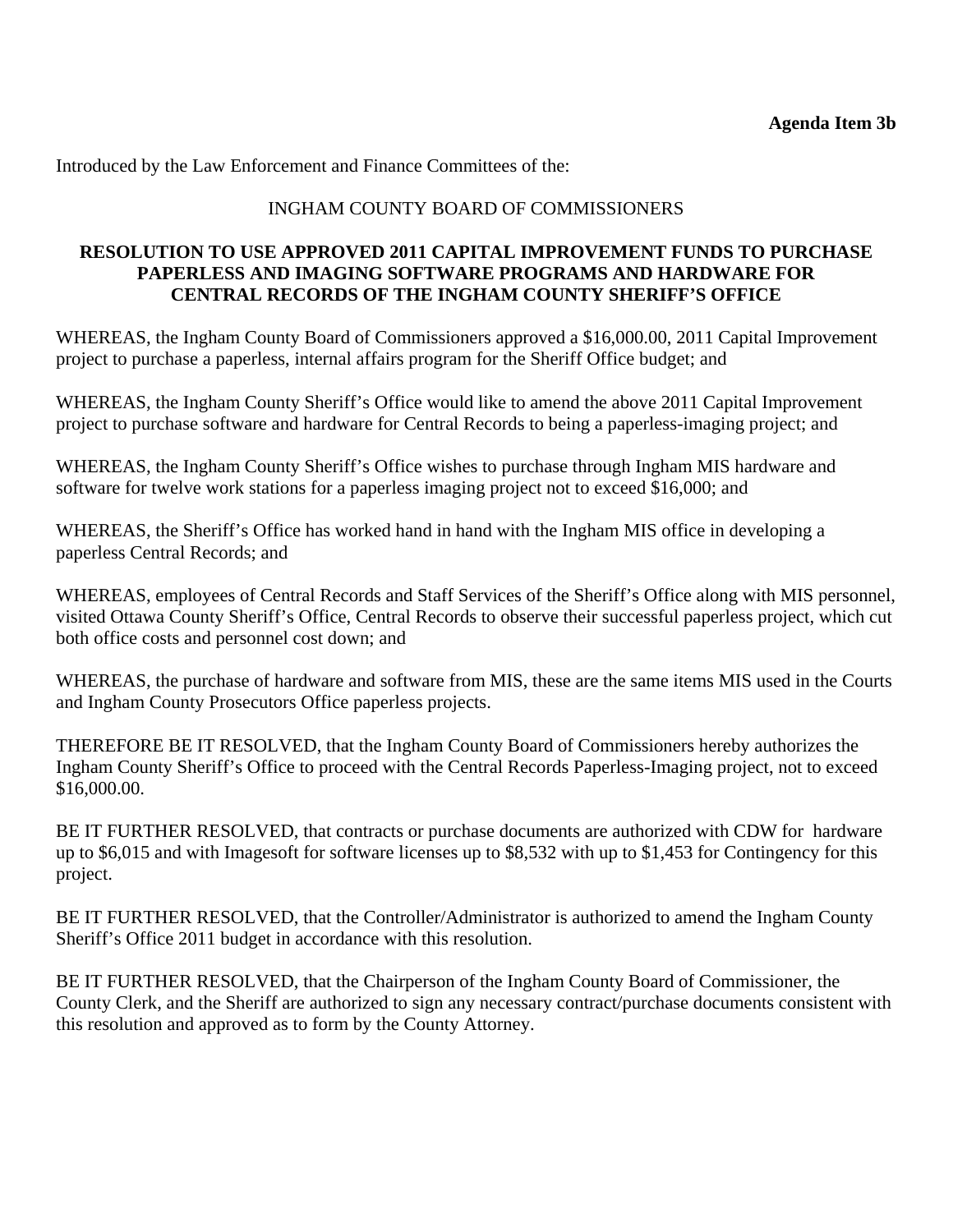#### **Agenda Item 4a**

<span id="page-12-0"></span>

| TO:   | LE Committee<br><b>Finance Committee</b>                                                                                                                                                             |
|-------|------------------------------------------------------------------------------------------------------------------------------------------------------------------------------------------------------|
| FROM: | Sergeant Robert Ott, Ingham County Office of Homeland Security & Emergency<br>Management                                                                                                             |
| DATE: | October 17, 2011                                                                                                                                                                                     |
| RE:   | Resolution to Accept the Michigan State Police 2011 Hazard Mitigation Grant & Enter<br>into Contract with the Tri-County Regional Planning Commission to Update the Hazard<br><b>Mitigation Plan</b> |

#### Commissioners:

This resolution would authorize Ingham County to enter into contract with the Michigan Department of State Police (MSP), Emergency Management Division, for the Hazard Mitigation Grant with a total project cost of \$112,494.95 including a grant in the amount of \$ 81,662.95, and in-kind match of \$30,832 for the time period of September 7, 2011 through July 31, 2014.

In addition, it designates the Tri-County Regional Planning Commission as the planning agency responsible for the preparation of the plan and documenting the in-kind match requirement of \$30,832 with a subcontract in the amount of \$81,662.95 authorized for this purpose.

Finally, Ingham County agrees to participate with Eaton County, Clinton County and Delta Charter Township to meet the in-kind match requirement of \$30,832 for this grant.

The plan is required by FEMA in order to receive future mitigation grant funds.

I would recommend your approval of this resolution.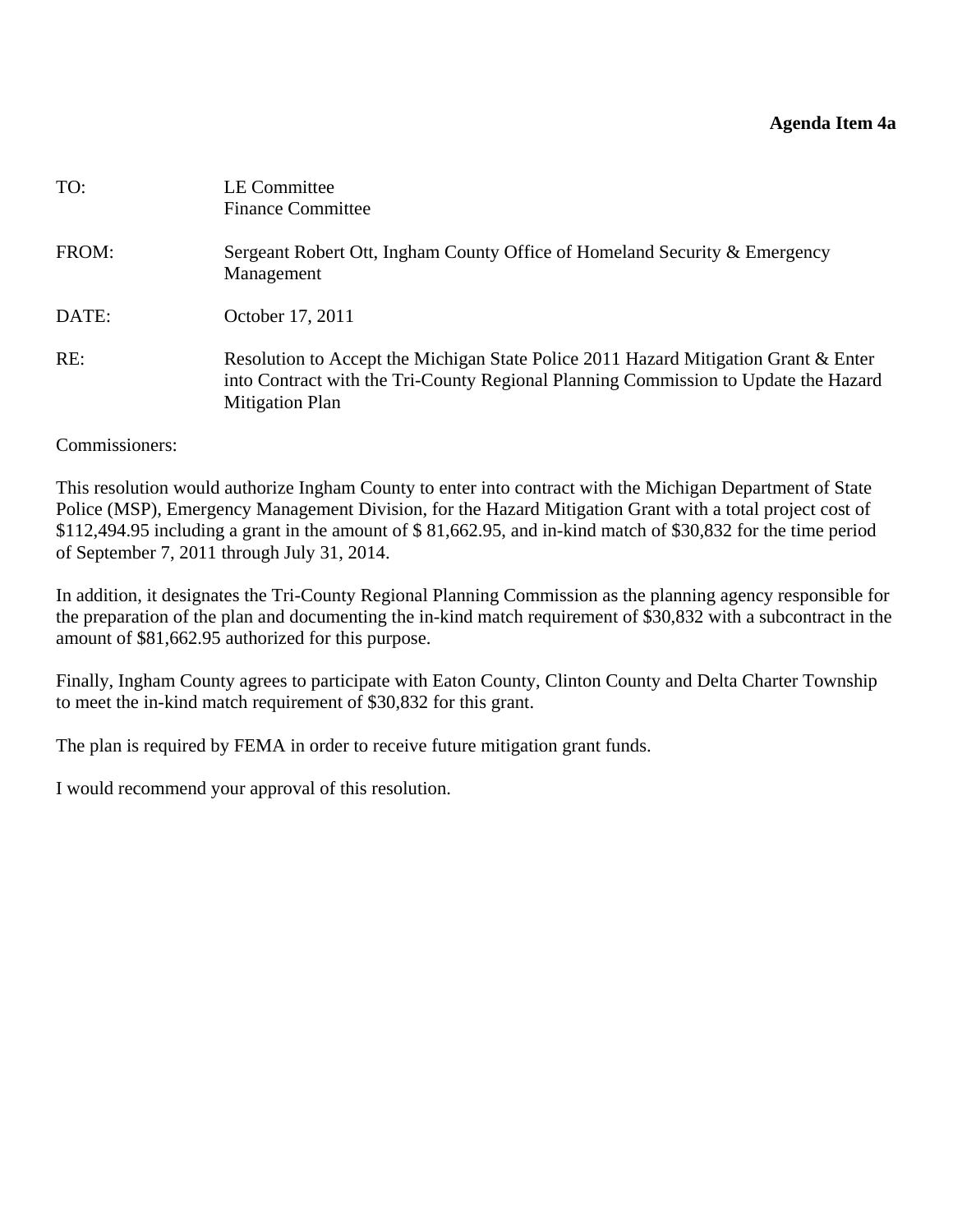#### INGHAM COUNTY BOARD OF COMMISSIONERS

#### **RESOLUTION TO ACCEPT THE MICHIGAN STATE POLICE 2011 HAZARD MITIGATION GRANT & ENTER INTO SUBCONTRACT WITH THE TRI-COUNTY REGIONAL PLANNING COMMISSION TO UPDATE THE HAZARD MITIGATION PLAN**

WHEREAS, the Ingham County Office of Homeland Security and Emergency Management has applied to receive a Hazard Mitigation Grant from the Federal Emergency Management Agency (FEMA) and passed through the Michigan State Police Emergency Management & Homeland Security Division; and

WHEREAS, the amount of the grant is \$81,662.95, with a required in-kind match of 25% assumed by Ingham County, Eaton County, Clinton County and Delta Charter Township in personnel wages, meeting space and equipment; and

WHEREAS, the grant will allow the hiring of the Tri-County Regional Planning Commission to update the current Hazard Mitigation Plan for the Region (Ingham, Clinton, Eaton Counties and Delta Charter Township), originally authored in 2005.

THEREFORE BE IT RESOLVED, that the Ingham County Board of Commissioners authorizes entering into contract with the Michigan Department of State Police (MSP), Emergency Management Division, for the Hazard Mitigation Grant with a total project cost of \$112,494.95, including a grant in the amount of \$81,662.95, and in-kind match of \$30,832, for the time period of September 7, 2011 through July 31, 2014.

BE IT FURTHER RESOLVED, that the Ingham County Board of Commissioners agrees to participate in the preparation of a Regional Hazard Mitigation Plan for Ingham County and designates the Tri-County Regional Planning Commission as the planning agency responsible for the preparation of the plan and the documentation of in-kind match requirement of \$30,832 with a subcontract in the amount of \$81,662.95 authorized for this purpose.

BE IT FURTHER RESOLVED, that the Ingham County Board of Commissioners agrees to participate with Eaton County, Clinton County and Delta Charter Township to meet the in-kind match requirement of \$30,832 for this grant.

BE IT FURTHER RESOLVED, that the Ingham County Board of Commissioners directs the Controller/Administrator to make the necessary budget adjustments in the Ingham County Office of Homeland Security & Emergency Management Office's 2011 and subsequent grant period budgets.

BE IT FURTHER RESOLVED, the Ingham County Board of Commissioners authorizes the Board Chairperson and the County Clerk to sign any necessary contract and/or subcontract documents that are consistent with this resolution and approved as to form by the County Attorney.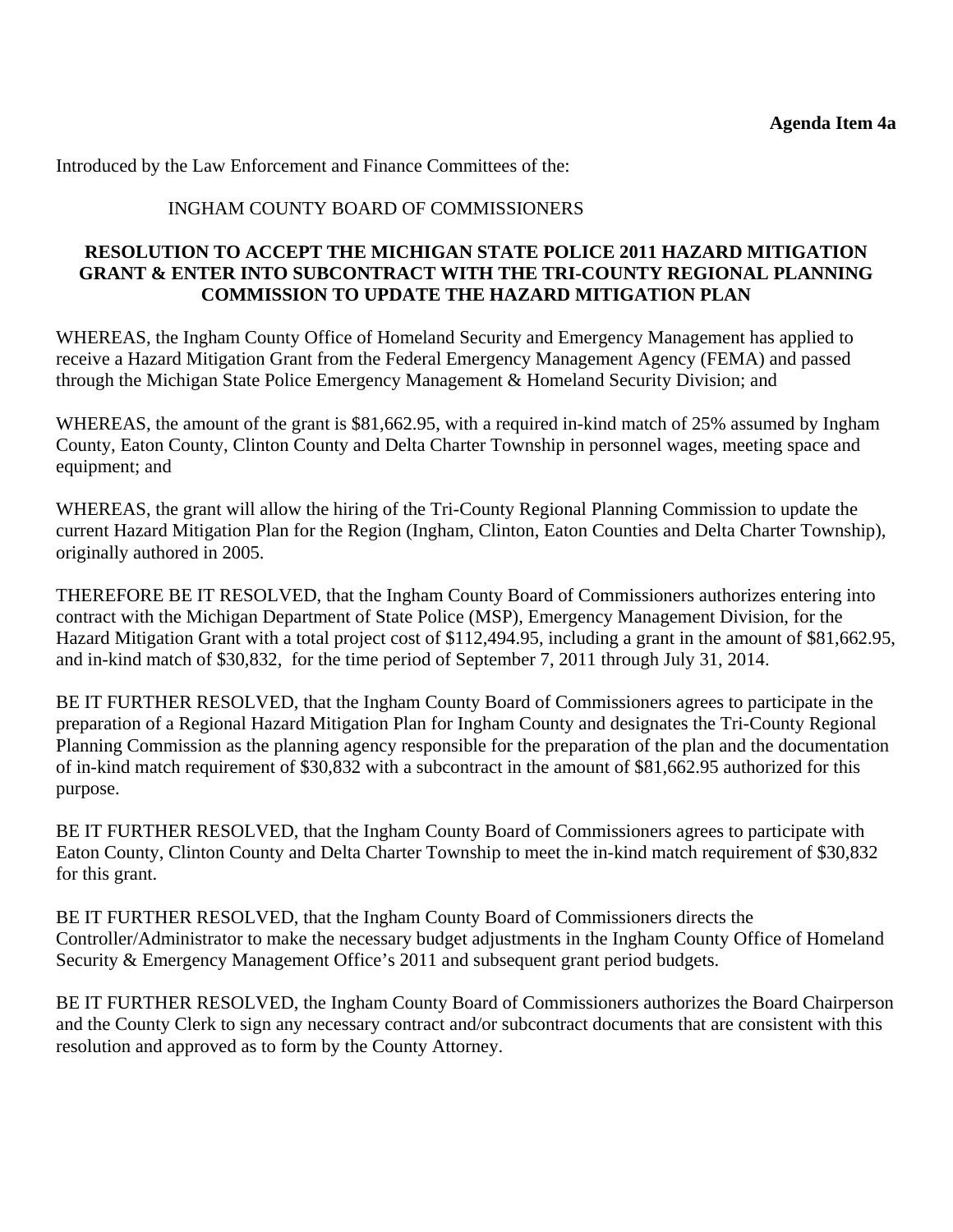#### **Agenda Item 4b**

<span id="page-14-0"></span>

| TO:   | LE Committee<br><b>Finance Committee</b>                                                                                        |
|-------|---------------------------------------------------------------------------------------------------------------------------------|
| FROM: | Sergeant Robert Ott, Ingham County Office of Homeland Security & Emergency<br>Management                                        |
| DATE: | October 17, 2011                                                                                                                |
| RE:   | Resolution to Enter into a Contract with the City of Lansing and to Accept the FY 2010<br>Homeland Security Grant Program Funds |

Commissioners:

This resolution would authorize Ingham County to approve the FY 2010 Homeland Security Grant Program (HSGP) projects from October 1, 2011 to be fully expended by March 31, 2013.

In addition, it authorizes entering into a contract with the City of Lansing, to be the fiduciary agent and the acceptance of grant funds pending State approval of the projects.

The City of Lansing has again volunteered to be the Fiduciary Agent for these Homeland Security Grant Program (HSGP) projects as they have for several prior rounds of Homeland Security Grant Program funding cycles.

The projects that are listed have been reviewed and approved by the Ingham County Local Planning Team (LPT).

The LPT and I are now recommending that the Board of Commissioners approve these projects.

Two of the projects, the Rural Alert & Warning Sirens (\$82,000.00) and the Leslie/Stockbridge In-Car Camera (\$10,000.00) projects are a continuation of previously approved projects that have been done in phases.

Therefore, vendors have already been selected and will be used for the latest phases.

I would recommend your approval of these Grant funded projects and the accompanying resolution.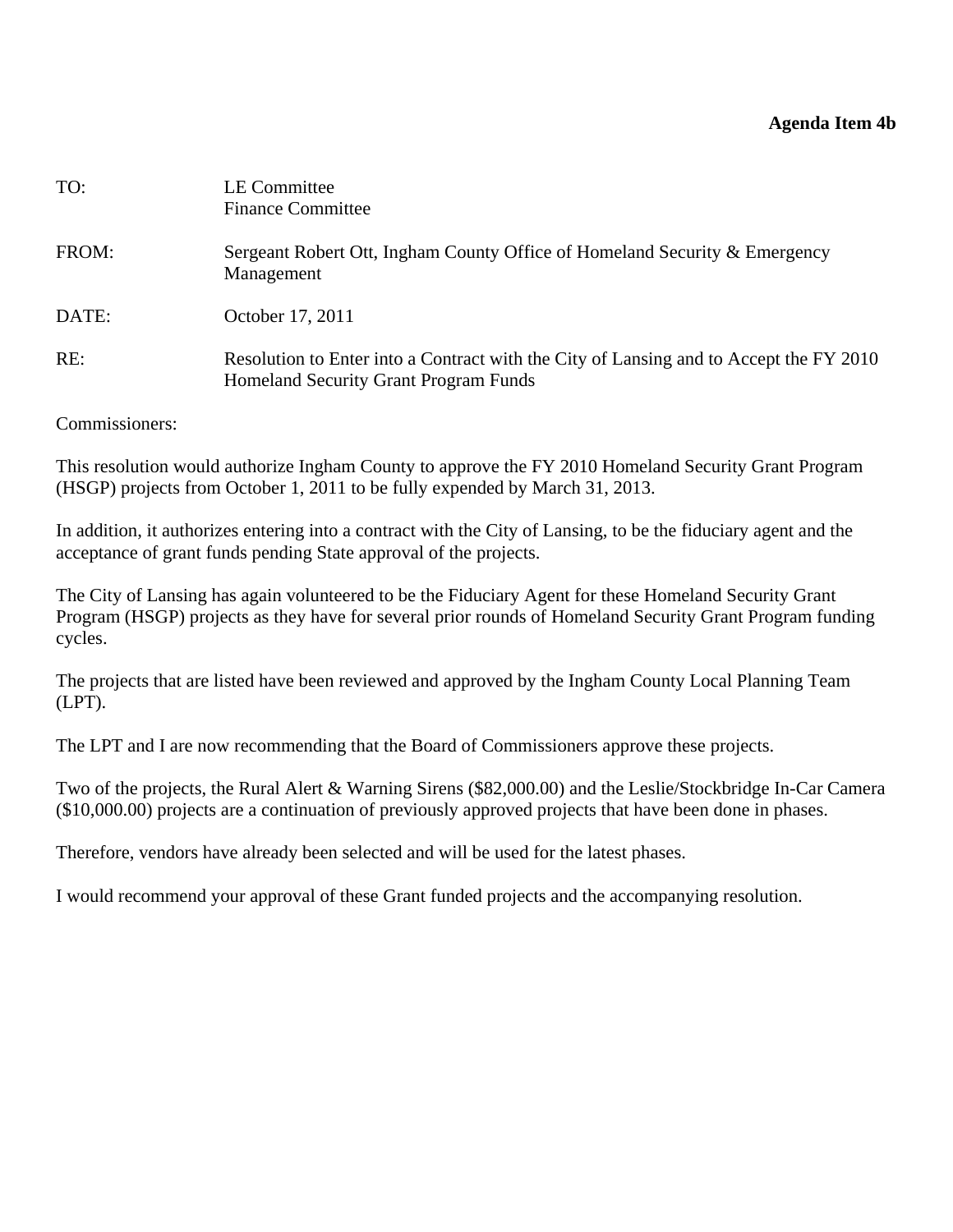## INGHAM COUNTY BOARD OF COMMISSIONERS

#### **RESOLUTION TO ENTER INTO A CONTRACT WITH THE CITY OF LANSING AND TO ACCEPT THE FY 2010 HOMELAND SECURITY GRANT PROGRAM FUNDS**

WHEREAS, the Ingham County Office of Homeland Security & Emergency Management has applied for and has been approved to receive pass through grant funds from the FY 2010 Homeland Security Grant Program (HSGP); and

WHEREAS, the purpose of these grant funds is to purchase equipment and to provide training in the Homeland Security & Emergency Management field; and

WHEREAS, the total amount of grant funds available to Ingham County agencies is \$160,300.44 from the State Homeland Security Program (SHSP) and \$62,339.06 from the Law Enforcement Terrorism Prevention Program (LETPP) for a total of \$222,639.50; and

WHEREAS, there are a number of projects benefiting Ingham County agencies, presently approved or pending approval by the State of Michigan; and

WHEREAS, the City of Lansing has agreed to be the fiduciary agent for these grant funds.

THEREFORE BE IT RESOLVED, the Ingham County Board of Commissioners authorizes entering into a contract with the City of Lansing, to be the fiduciary agent for the FY 2010 Department of Homeland Security, Homeland Security Grant Program, and the acceptance of grant funds, pending State approval, for the following Ingham County grant funded projects to be expended by March 31, 2013:

Tanker Task Force, \$33,202.00 Rural Alert & Warning sirens, \$82,000.00 Amateur Radio Equipment, \$3,010.00 SRT Throwbot, \$9,150.00 LE Batteries, \$53,744.00 Leslie/Stockbridge In-Car Camera, \$10,000.00 ICHD Exercise, \$1,000.00 ICHD CBRNE Detection, \$10,000.00

BE IT FURTHER RESOLVED, that the Ingham County Board of Commissioners authorizes entering into contracts with West Shore Services, Inc., in the amount of \$82,000.00 for the purchase of (4) Four Alert & Warning Sirens and L3 Mobile Vision in the amount of \$10,000.00 to purchase (2) two in-car camera video equipment for other County Police Departments (1 – Leslie, 1 – Stockbridge).

BE IT FURTHER RESOLVED, that the Ingham County Board of Commissioners authorizes the Board Chairperson and the County Clerk to sign any necessary subcontract or purchase documents that are consistent with this resolution and approved as to form by the County Attorney.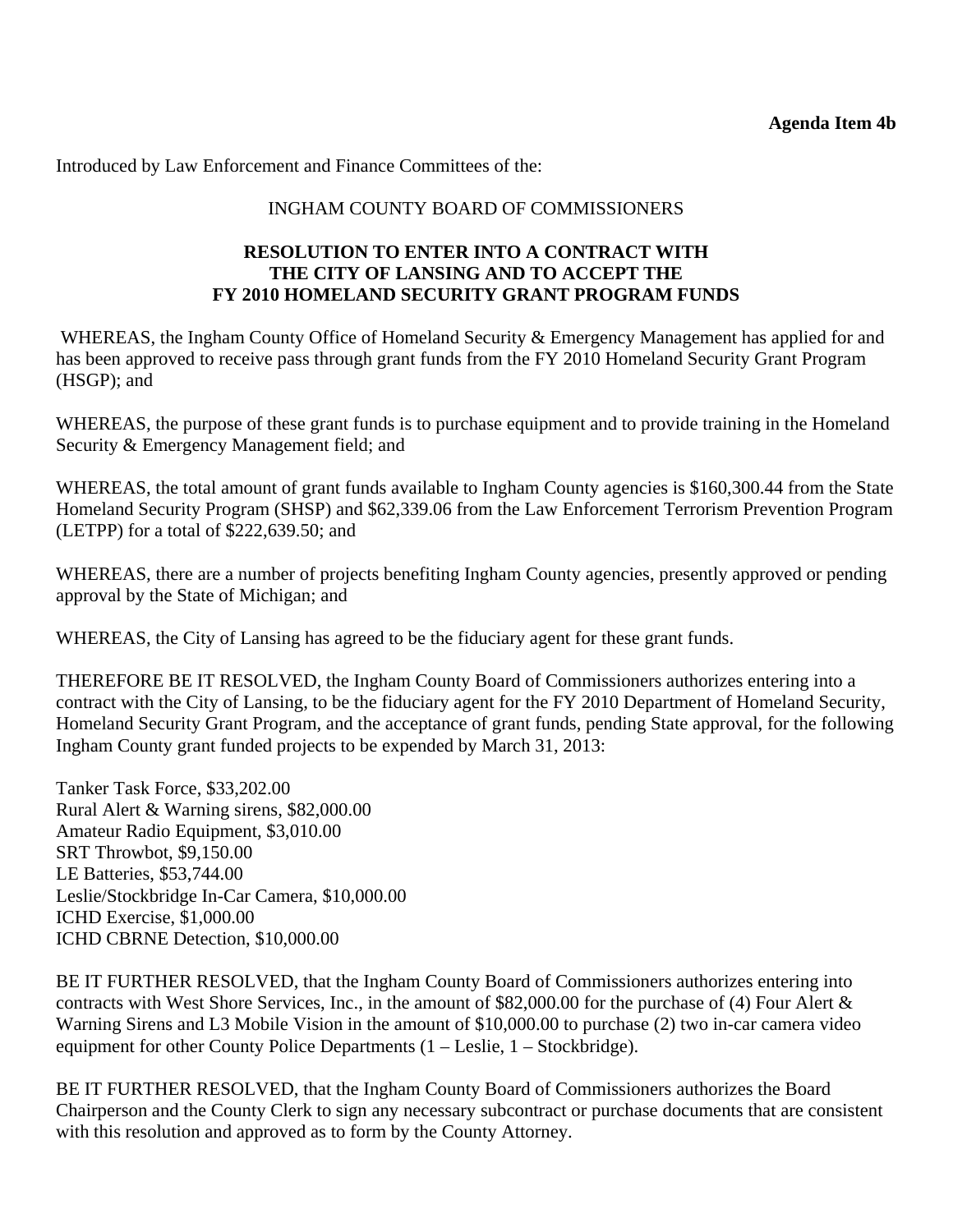#### **Agenda Item 5**

<span id="page-16-0"></span>

| TO:   | <b>LE Committee</b><br><b>Finance Committee</b>                                                                                                                                          |
|-------|------------------------------------------------------------------------------------------------------------------------------------------------------------------------------------------|
| FROM: | John L. Neilsen Deputy Controller                                                                                                                                                        |
| DATE: | October 2, 2011                                                                                                                                                                          |
| RE:   | Resolution Authorizing the Ingham County Sheriff's Office to Transfer the Assignment<br>of Granted Easement and the Sale of Existing Radio Tower to the Ingham County Road<br>Commission |

#### Commissioners:

This resolution would authorize the assignment of the Michigan Department of Natural Resources granted easement L6234 including all current maintenance and restoration requirements from the Ingham County Sheriffs Office to the Ingham County Road Commission

In addition, it would authorize the purchase of the existing Radio Tower at the above mentioned site by the Ingham County Road Commission. In return, the Ingham County Road Commission shall pay Ingham County the nominal sum of one dollar (\$1.00). The sale of this radio tower will be as is with no warranties expressed or implied.

The Tower was abandoned for public safety purposes after the County went to the new Ingham County Public Safety Wireless Radio System in the fall of 2006. The 911 Advisory Committee and 911 Directors agreed there was no need to maintain this abandoned tower for future use.

Discussions then began for alternative uses for the tower and have been ongoing for several months. The Road Commission indicated an interest in taking over the easement and the tower to enhance and improve their radio coverage on the east side of the County. After the appropriate research with the DNR was completed, the Road Commission then completed their due diligence and agreed to proceed.

This project allows for the Sheriff's Office/Ingham County to be relieved of any future responsibilities and any costs to remove the abandoned radio tower. The cost of tearing down the tower and to complete the current maintenance and restoration requirements is estimated to exceed \$7,000.00.

I recommend your approval of this resolution.